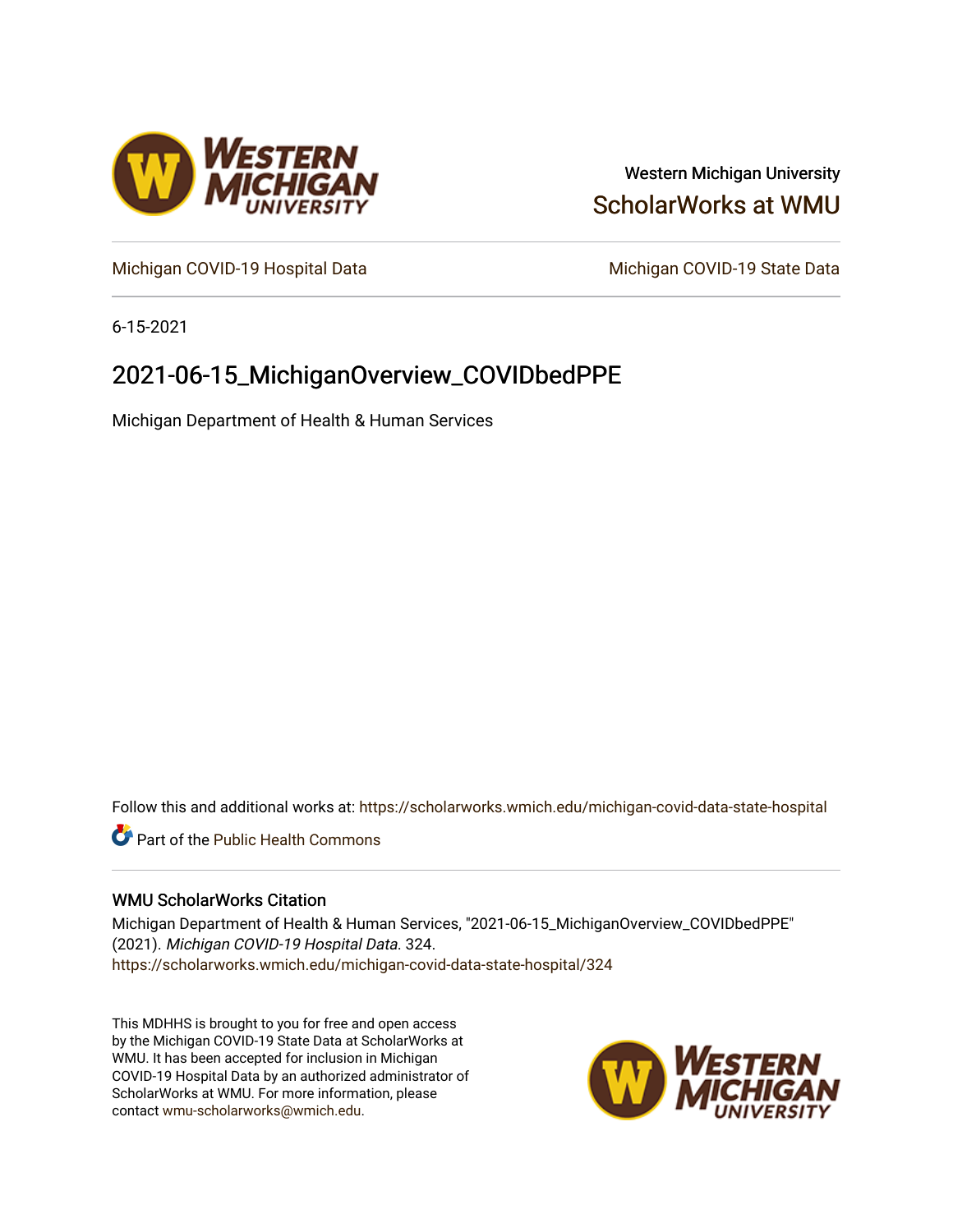# **Statewide Available PPE and Bed Tracking**

**Note:** Data on this page is updated Monday - Friday.

| Statewide Hospital Capacity Report for COVID-19* 06/15/2021** |  |  |  |
|---------------------------------------------------------------|--|--|--|
|---------------------------------------------------------------|--|--|--|

|                     | <b>Hospital</b><br><b>Beds</b> | <b>Adult</b><br>Hospital<br><b>Beds</b> | Hospital<br>Inpatient<br><b>Beds</b> | Hospital<br>Inpatient<br><b>Bed</b><br><b>Occupancy</b> | <b>Adult</b><br><b>Hospital</b><br>Inpatient<br><b>Beds</b> | <b>Adult Hospital</b><br><b>Inpatient Bed</b><br>Occupancy | <b>ICU</b><br><b>Beds</b> | <b>ICU Bed</b><br>Occupancy | <b>Adult</b><br><b>ICUBeds</b> | <b>Adult ICU</b><br><b>Bed</b><br><b>Occupancy</b> | Total<br><b>Ventilators</b> | <b>MechanicalVentilators</b><br>in use |
|---------------------|--------------------------------|-----------------------------------------|--------------------------------------|---------------------------------------------------------|-------------------------------------------------------------|------------------------------------------------------------|---------------------------|-----------------------------|--------------------------------|----------------------------------------------------|-----------------------------|----------------------------------------|
| <b>Region</b>       | 1,899                          | 1,761                                   | 1,612                                | 1,305                                                   | 1,529                                                       | 1,192                                                      | 206                       | 164                         | 194                            | 159                                                | 225                         | 49                                     |
| Region<br>2N        | 6,246                          | 5,904                                   | 5,601                                | 4,397                                                   | 5,269                                                       | 4,154                                                      | 582                       | 405                         | 566                            | 395                                                | 983                         | 193                                    |
| <b>Region</b><br>2S | 7,999                          | 7,125                                   | 7,139                                | 5,896                                                   | 6,289                                                       | 5,123                                                      | 1,033                     | 855                         | 714                            | 591                                                | 1,440                       | 558                                    |
| Region<br>3         | 3,213                          | 3,063                                   | 2,905                                | 2,251                                                   | 2,741                                                       | 2,137                                                      | 427                       | 335                         | 351                            | 289                                                | 611                         | 198                                    |
| Region<br>5         | 1,684                          | 1,667                                   | 1,400                                | 1,112                                                   | 1,383                                                       | 1,090                                                      | 209                       | 126                         | 168                            | 122                                                | 313                         | 47                                     |
| Region<br>6         | 3,240                          | 2,804                                   | 2,926                                | 2,358                                                   | 2,497                                                       | 2,059                                                      | 395                       | 303                         | 242                            | 202                                                | 579                         | 138                                    |
| Region              | 1,044                          | 972                                     | 1,023                                | 607                                                     | 972                                                         | 590                                                        | 204                       | 119                         | 182                            | 109                                                | 137                         | 20                                     |
| <b>Region</b><br>8  | 750                            | 732                                     | 538                                  | 261                                                     | 515                                                         | 253                                                        | 78                        | 37                          | 59                             | 31                                                 | 122                         | $\overline{4}$                         |
| <b>Total</b>        | 26,075                         | 24,028                                  | 23,144                               | 18,187                                                  | 21,195                                                      | 16,598                                                     | 3,134                     | 2,344                       | 2,476                          | 1,898                                              | 4,410                       | 1,207                                  |

\*92% response rate \*\*Data is preliminary and subject to change

#### **COVID-19 Metrics 6/15/2021**

| <b>HCC Region</b>                                             | <b>Region 1</b> | <b>Region 2</b><br><b>North</b> | <b>Region 2</b><br><b>South</b> | <b>Region 3</b> | <b>Region 5</b>          | <b>Region 6</b> | <b>Region 7</b> | <b>Region 8</b> | <b>Total</b> |
|---------------------------------------------------------------|-----------------|---------------------------------|---------------------------------|-----------------|--------------------------|-----------------|-----------------|-----------------|--------------|
| <b>Total Hospitalized Adult</b><br><b>Suspected/Confirmed</b> | 42              | 88                              | 181                             | 54              | 50                       | 98              | 16              | 3               | 532          |
| <b>Adult Confirmed-Positive</b><br><b>COVID</b>               | 39              | 71                              | 150                             | 51              | 43                       | 89              | 15              | $\overline{2}$  | 460          |
| <b>Hospitalized Peds</b><br><b>Confirmed/Suspected</b>        | $\overline{2}$  | 3                               | 13                              | $\mathbf 0$     |                          | $\overline{2}$  | $\mathbf 0$     | 0               | 21           |
| <b>Hospitalized Ped</b><br><b>Confirmed-Positive</b>          | 2               | 2                               | 11                              | $\mathbf 0$     |                          | 2               | $\mathbf 0$     | $\mathbf 0$     | 18           |
| <b>Hospitalized and Ventilated</b><br><b>COVID</b>            | 5               | 14                              | 29                              | 11              | $\overline{2}$           | 20              | 2               |                 | 84           |
| <b>Adult ICU Confirmed/Suspected</b><br><b>COVID</b>          | 9               | 21                              | 50                              | 16              | 7                        | 35              | 10              | $\overline{2}$  | 150          |
| <b>ICU Adult Confirmed-</b><br><b>Positive COVID</b>          | 9               | 23                              | 50                              | 16              | $\overline{\phantom{a}}$ | 33              | 9               | $\overline{2}$  | 149          |
| <b>Prev Day COVID</b><br><b>Related ED Visits</b>             | 62              | 232                             | 212                             | 63              | 115                      | 33              | 71              | 37              | 825          |

**Changes have recently been made to the clinical variables shared on the MDHHS website. These changes were made to align with the new reporting requirements from the federal government. To better accommodate all users of this data, MDHHS is expanding the data provided from the previous clinical variables section to the information described in the new clinical variables section. Data users should carefully consider which variables meet their current or ongoing needs for information.**

#### **Previous Clinical Variables:**

**# of ED Discharges -** The number of patients discharged home (or equivalent) from ED with suspected or confirmed COVID-19 in past 24 hours. INCLUDE hospital urgent care and ED drive through.

**# in Critical Care -** The CURRENT number of patients in critical care units with suspected or confirmed COVID-19. INCLUDE non-critical care areas being

used for surge critical care. DO NOT INCLUDE ED boarding/overflow (patients currently admitted and awaiting bed).

**# on Ventilators -** The CURRENT number of patients receiving mechanical ventilation with suspected or confirmed COVID-19. DO NOT INCLUDE ED boarding/overflow (patients currently admitted and awaiting bed) and surge critical care areas.

**# of Inpatients -** The total number of positive tests for COVID-19 among admitted patients.

**New Clinical Variables:**

**Previous Day's COVID-19-related ED Visits** ( Enter the total number of ED visits who were seen on the previous calendar day who had a visit related to COVID-19 (meets suspected or confirmed definition or presents for COVID diagnostic testing - do not count patients who present for pre-procedure screening).)

**Total ICU adult suspected or confirmed positive COVID patients** (Patients currently hospitalized in an adult ICU bed who have suspected or laboratoryconfirmed COVID-19.)

**Hospitalized ICU adult confirmed-positive COVID patients** (same as above, laboratory confirmed only)

**Hospitalized and ventilated COVID patients** (Patients currently hospitalized in an adult, pediatric or neonatal inpatient bed who have suspected or laboratory-confirmed COVID-19 and are on a mechanical ventilator (as defined in 7 above).)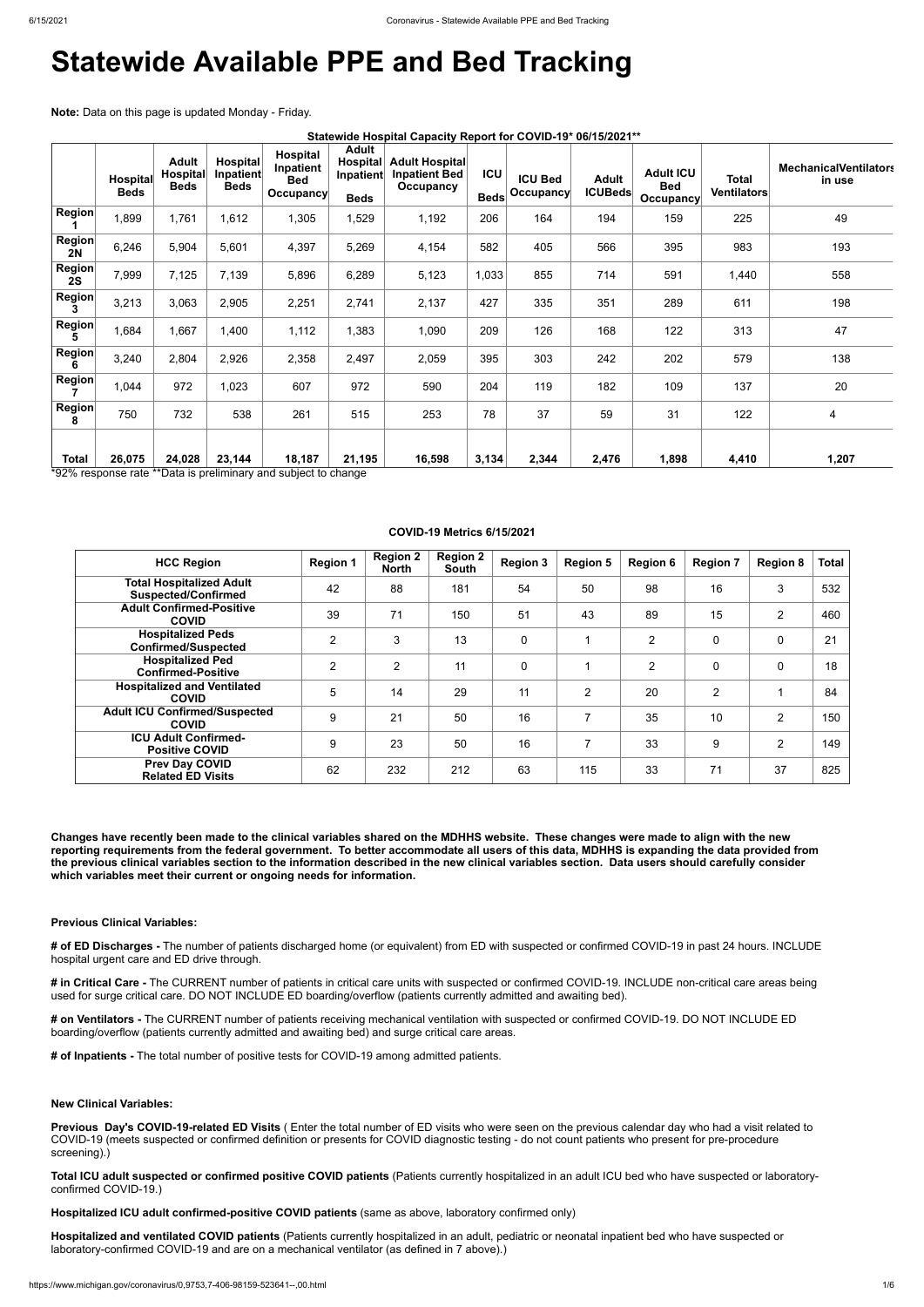**Total hospitalized adult suspected or confirmed positive COVID patients** (Patients currently hospitalized in an adult inpatient bed who have laboratoryconfirmed or suspected COVID-19. Include those in observation beds.)

**Hospitalized adult confirmed-positive COVID patients** (same as above, laboratory confirmed only)

**Total hospitalized pediatric suspected or confirmed positive COVID patients** (Patients currently hospitalized in a pediatric inpatient bed, including NICU, newborn, and nursery, who are suspected or laboratory-confirmed-positive for COVID-19. Include those in observation beds.)

**Hospitalized pediatric confirmed-positive COVID patients** (Patients currently hospitalized in a pediatric inpatient bed, including NICU, newborn, and nursery, who have laboratory-confirmed COVID-19. Include those in observation beds.)

## **Statewide Hospital Available PPE Tracking for COVID-19\* 06/09/2021\*\***

|                  | N95 Masks    | statswids 1155pital / walla<br><b>PAPR/Other</b> | <b>Surgical Mask</b> | <b>Eye Protection</b> | <b>Gowns</b> | Launderable  | <b>Exam Gloves</b> |
|------------------|--------------|--------------------------------------------------|----------------------|-----------------------|--------------|--------------|--------------------|
|                  |              | <b>Respirators</b>                               |                      |                       |              | <b>Gowns</b> | (single)           |
| <b>Region 1</b>  | 579,481      | 206                                              | 3,704,309            | 128,873               | 424,675      | 5,409        | 22,478,800         |
| <b>Region 2N</b> | 461,037      | 607                                              | 1,365,978            | 77,308                | 388,591      | 6,650        | 16,256,092         |
| <b>Region 2S</b> | 1,032,782    | 1,393                                            | 3,494,287            | 447,632               | 1,251,641    | 15,330       | 55,683,022         |
| <b>Region 3</b>  | 329,213.93   | 692                                              | 2,652,850            | 126,424               | 996,104      | 4,049        | 11,145,095         |
| <b>Region 5</b>  | 455,416      | 516                                              | 753,667              | 34,065                | 359,393      | 1158         | 3,627,739          |
| <b>Region 6</b>  | 1,318,750    | 556                                              | 3,698,599            | 140,152               | 386,990      | 5,362        | 16,375,065         |
| <b>Region 7</b>  | 134,466      | 573                                              | 1,592,237            | 76,768                | 63,950       | 6,090        | 8,971,225          |
| <b>Region 8</b>  | 185,898      | 427                                              | 561,120              | 33,346                | 106,336      | 5,691        | 3,292,463          |
| <b>Totals</b>    | 4,497,043.93 | 4,970                                            | 17,823,047           | 1,064,568             | 3,977,680    | 49,739       | 137,829,501        |

\*82% response rate \*\*Data is preliminary and subject to change. Posted every Wednesday.

Data is self-reported by hospitals daily to the EM Resource System per **[MDHHS Director Robert Gordon's Emergency Order](https://www.michigan.gov/documents/coronavirus/MDHHS_epidemic_reporting_order_and_instructions_684709_7.pdf)**.

Changes in inventory numbers have likely occurred since reporting was completed.

This information will be updated daily by 7 p.m.

Information about Healthcare Coalition Regions is available on the **[MDHHS website](https://www.michigan.gov/mdhhs/0,5885,7-339-71548_54783_54826_56171-237197--,00.html#hcc)**.

**Region1** - Clinton, Eaton, Gratiot, Hillsdale, Ingham, Jackson, Lenawee, Livingston and Shiawassee counties.

**Region 2S** - City of Detroit and Monroe, Washtenaw and Wayne counties.

**Region 2N** - Macomb, Oakland and St. Clair counties.

**Region 3** - Saginaw, Alcona, Iosco, Ogemaw, Arenac, Gladwin, Midland, Bay, Genesee, Tuscola, Lapeer, Sanilac and Huron counties.

**Region 5** - Allegan, Barry, Calhoun, Branch, St. Joseph, Cass, Berrien, Van Buren and Kalamazoo counties.

**Region 6** - Clare, Ionia, Isabella, Kent, Lake, Mason, Mecosta, Montcalm, Muskegon, Newaygo, Oceana, Osceola and Ottawa counties.

**Region 7** - Manistee, Wexford, Missaukee, Roscommon, Benzie, Leelanau, Grand Traverse, Kalkaska, Crawford, Oscoda, Antrim, Otsego, Montmorency, Alpena, Presque Ilse, Cheboygan, Emmet and Charlevoix counties.

**Region 8** - Chippewa, Mackinac, Luce, Schoolcraft, Delta, Alger, Marquette, Dickinson, Menominee, Baraga, Iron, Gogebic, Ontonagon, Houghton and Keweenaw counties.

**PPE Days On Hand as of 6/07/2021**

| <b>FFE DAYS UII NAIIU AS UI DIVIIZUZ I</b> |            |                                 |              |                           |                                 |                      |  |  |
|--------------------------------------------|------------|---------------------------------|--------------|---------------------------|---------------------------------|----------------------|--|--|
| Hospital                                   | N95 Masks  | <b>Surgical</b><br><b>Masks</b> | <b>Gowns</b> | <b>Exam Gloves</b>        | <b>Eye</b><br><b>Protection</b> |                      |  |  |
| Allegan General Hospital                   | >30 days   | $>30$ days                      | >30 days     | >30 days                  | >30 days                        | Health System        |  |  |
| Ascension Borgess Hospital                 | >30 days   | >30 days                        | >30 days     | >30 days                  | >30 days                        | Health System        |  |  |
| Ascension Borgess-Pipp Hospital            | >30 days   | $>30$ days                      | $>30$ days   | >30 days                  | >30 days                        | Health System        |  |  |
| Ascension Brighton Center for Recovery     | 15-30 days | 15-30 days                      | >30 days     | >30 days                  | >30 days                        | Health System        |  |  |
| <b>Ascension Genesys Hospital</b>          | >30 days   | >30 days                        | >30 days     | 15-30 days                | >30 days                        | Health System        |  |  |
| Ascension Macomb Oakland Madison Heights   | >30 days   | >30 days                        | $15-30$ days | $\overline{15} - 30$ days | >30 days                        | Health System        |  |  |
| Ascension Macomb Oakland Warren            | >30 days   | >30 days                        | >30 days     | >30 days                  | >30 days                        | Health System        |  |  |
| Ascension Providence Hospital Novi         | >30 days   | >30 days                        | >30 days     | >30 days                  | >30 days                        | Health System        |  |  |
| Ascension Providence Hospital Southfield   | >30 days   | $>30$ days                      | >30 days     | 15-30 days                | >30 days                        | Health System        |  |  |
| <b>Ascension Providence Rochester</b>      | >30 days   | >30 days                        | >30 days     | 15-30 days                | >30 days                        | Health System        |  |  |
| <b>Ascension River District Hospital</b>   | >30 days   | >30 days                        | >30 days     | 15-30 days                | >30 days                        | Health System        |  |  |
| Ascension St. John Hospital                | >30 days   | >30 days                        | >30 days     | >30 days                  | >30 days                        | <b>Health System</b> |  |  |
| Ascension St. Joseph Hospital              | >30 days   | >30 days                        | >30 days     | >30 days                  | >30 days                        | <b>Health System</b> |  |  |
| Ascension St. Mary's Hospital              | >30 days   | >30 days                        | >30 days     | 15-30 days                | >30 days                        | Health System        |  |  |
| <b>Ascension Standish Hospital</b>         | >30 days   | >30 days                        | >30 days     | >30 days                  | >30 days                        | Health System        |  |  |
| Aspirus Iron River Hospital                | >30 days   | >30 days                        | >30 days     | >30 days                  | >30 days                        | Health System        |  |  |
| Aspirus Ironwood Hospital                  | >30 days   | $>30$ days                      | >30 days     | >30 days                  | >30 days                        | <b>Health System</b> |  |  |
| Aspirus Keweenaw Hospital                  | >30 days   | >30 days                        | >30 days     | >30 days                  | >30 days                        | Health System        |  |  |
| Aspirus Ontonagon Hospital                 | >30 days   | >30 days                        | >30 days     | >30 days                  | >30 days                        | Health System        |  |  |
| <b>Baraga County Memorial Hospital</b>     | >30 days   | >30 days                        | >30 days     | >30 days                  | >30 days                        | Independent          |  |  |
| <b>Beaumont Farmington Hills</b>           | >30 days   | >30 days                        | $>30$ days   | >30 days                  | >30 days                        | Health System        |  |  |
| Beaumont Healthcare Center - Canton        | >30 days   | >30 days                        | >30 days     | >30 days                  | >30 days                        | Health System        |  |  |
| Beaumont Hospital - Royal Oak              | >30 days   | >30 days                        | >30 days     | >30 days                  | >30 days                        | Health System        |  |  |
| Beaumont Hospital - Troy                   | >30 days   | >30 days                        | $>30$ days   | >30 days                  | >30 days                        | Health System        |  |  |
| <b>Beaumont Hospital Dearborn</b>          | >30 days   | >30 days                        | >30 days     | >30 days                  | >30 days                        | Health System        |  |  |
| <b>Beaumont Hospital Grosse Pointe</b>     | >30 days   | >30 days                        | >30 days     | >30 days                  | >30 days                        | Health System        |  |  |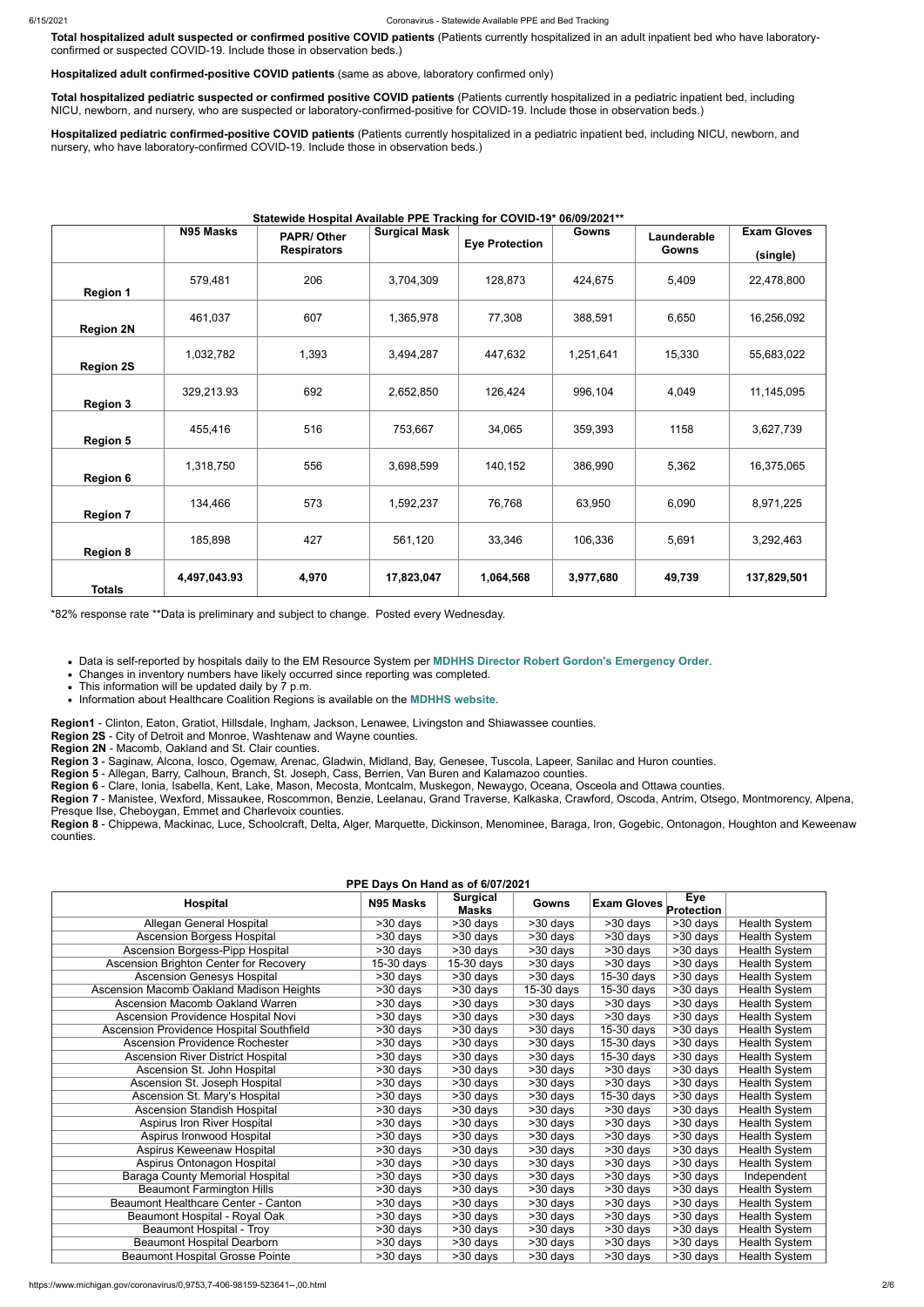| <b>Hospital</b>                                                                   | N95 Masks                           | <b>Surgical</b><br><b>Masks</b>        | Gowns                                | <b>Exam Gloves</b> Protection | <b>Eye</b>                 |                                       |
|-----------------------------------------------------------------------------------|-------------------------------------|----------------------------------------|--------------------------------------|-------------------------------|----------------------------|---------------------------------------|
| <b>Beaumont Hospital Taylor</b><br><b>Beaumont Hospital Trenton</b>               | $>30$ days<br>$\overline{>30}$ days | $\overline{>30}$ days<br>>30 days      | >30 days<br>>30 days                 | >30 days<br>>30 days          | >30 days<br>>30 days       | Health System<br>Health System        |
| <b>Beaumont Hospital Wayne</b>                                                    | >30 days                            | >30 days                               | >30 days                             | >30 days                      | >30 days                   | Health System                         |
| <b>Borgess Lee Memorial Hospital</b>                                              | $\overline{>30}$ days               | $>30$ days                             | >30 days                             | 15-30 days                    | >30 days                   | Health System                         |
| <b>Bronson Battle Creek</b>                                                       | 15-30 days                          | $\overline{>30}$ days                  | >30 days                             | $7-14$ days                   | >30 days                   | Health System                         |
| Bronson LakeView Hospital<br><b>Bronson Methodist Hospital</b>                    | >30 days<br>$7-14$ days             | 15-30 days<br>4-6 days                 | >30 days<br>$7-14$ days              | 15-30 days<br>$7-14$ days     | >30 days<br>>30 days       | Health System<br>Health System        |
| <b>Bronson South Haven</b>                                                        | >30 days                            | 15-30 days                             | $15-30$ days                         | $1-3$ days                    | >30 days                   | Health System                         |
| Children's Hospital of Michigan                                                   | $15-30$ days                        | 15-30 days                             | $7-14$ days                          | $7-14$ days                   | 15-30 days                 | <b>Health System</b>                  |
| <b>Covenant Healthcare</b>                                                        | >30 days                            | $>30$ days                             | >30 days                             | 4-6 days                      | >30 days                   | Health System                         |
| <b>Deckerville Community Hospital</b>                                             | $15-30$ days                        | 15-30 days                             | $15-30$ days                         | 15-30 days                    | $>30$ days                 | Independent                           |
| Detroit Receiving Hosp & Univ Health Ctr<br>Dickinson Memorial Health Care System | 15-30 days<br>>30 days              | 15-30 days<br>>30 days                 | $7-14$ days<br>>30 days              | 15-30 days<br>>30 days        | 15-30 days<br>>30 days     | <b>Health System</b><br>Independent   |
| <b>Eaton Rapids Medical Center</b>                                                | >30 days                            | >30 days                               | >30 days                             | $>30$ days                    | $>30$ days                 | Independent                           |
| <b>Garden City Hospital</b>                                                       | $\overline{>30}$ days               | >30 days                               | $\overline{>30}$ days                | 15-30 days                    | >30 days                   | <b>Health System</b>                  |
| Harbor Beach Community Hospital                                                   | >30 days                            | >30 days                               | >30 days                             | >30 days                      | >30 days                   | Independent                           |
| Harper Univ/Hutzel Women's Hospitals                                              | $15-30$ days                        | $7-14$ days                            | $15-30$ days                         | 15-30 days                    | 15-30 days                 | <b>Health System</b>                  |
| Helen Newberry Joy Hospital<br>Henry Ford West Bloomfield Hospital                | $7-14$ days<br>>30 days             | $7-14$ days<br>>30 days                | $7-14$ days<br>$\overline{>30}$ days | $7-14$ days<br>>30 days       | $7-14$ days<br>>30 days    | Independent<br>Health System          |
| Henry Ford Allegiance Health                                                      | $>30$ days                          | >30 days                               | $>30$ days                           | $>30$ days                    | $>30$ days                 | Health System                         |
| Henry Ford Health Center Brownstown                                               | >30 days                            | $15-30$ days                           | 15-30 days                           | >30 days                      | >30 days                   | Health System                         |
| Henry Ford Hospital                                                               | 15-30 days                          | $\overline{7}$ -14 days                | 1-3 days                             | >30 days                      | 15-30 days                 | Health System                         |
| <b>Henry Ford Macomb Hospital</b>                                                 | >30 days                            | >30 days                               | >30 days                             | $7-14$ days                   | >30 days                   | Health System                         |
| Henry Ford Med Center Sterling Heights                                            | $1-3$ days                          | 1-3 days                               | 1-3 days                             | 4-6 days                      | 1-3 days                   | Health System                         |
| Henry Ford Medical Center - Fairlane                                              | $7-14$ days                         | $7-14$ days                            | $7-14$ days<br>$7-14$ days           | $7-14$ days                   | $7-14$ days                | Health System                         |
| Henry Ford Medical Center- Cottage<br>Henry Ford Wyandotte Hospital               | $7-14$ days<br>>30 days             | $7-14$ days<br>1-3 days                | 1-3 days                             | $7-14$ days<br>>30 days       | 4-6 days<br>>30 days       | Health System<br><b>Health System</b> |
| Hills and Dales General Hospital                                                  | >30 days                            | >30 days                               | >30 days                             | >30 days                      | >30 days                   | Independent                           |
| Hillsdale Hospital                                                                | >30 days                            | $\overline{>30}$ days                  | $\overline{>30}$ days                | >30 days                      | >30 days                   | Independent                           |
| <b>Holland Community Hospital</b>                                                 | >30 days                            | $>30$ days                             | $\overline{\phantom{1}}$ > 30 days   | >30 days                      | $7-14$ days                | Independent                           |
| <b>Hurley Medical Center</b>                                                      | >30 days                            | >30 days                               | >30 days                             | 15-30 days                    | >30 days                   | <b>Health System</b>                  |
| Huron Valley Sinai Hospital                                                       | 15-30 days                          | $\overline{15}$ -30 days               | 15-30 days                           | 15-30 days                    | 15-30 days                 | Health System                         |
| Kalkaska Memorial Health Center<br>Karmanos Cancer Center                         | >30 days<br>>30 days                | >30 days<br>>30 days                   | >30 days<br>>30 days                 | >30 days<br>>30 days          | >30 days<br>>30 days       | Independent<br><b>Health System</b>   |
| Lake Huron Medical Center (was SJMPH)                                             | 15-30 days                          | 15-30 days                             | 15-30 days                           | 15-30 days                    | 15-30 days                 | <b>Health System</b>                  |
| Lakeland Hospital, Niles                                                          | >30 days                            | >30 days                               | 15-30 days                           | $>30$ days                    | 15-30 days                 | <b>Health System</b>                  |
| Lakeland Hospital, Watervliet                                                     | >30 days                            | >30 days                               | $15-30$ days                         | >30 days                      | 15-30 days                 | <b>Health System</b>                  |
| Lakeland Medical Center. - St. Joseph                                             | >30 days                            | >30 days                               | >30 days                             | >30 days                      | 15-30 days                 | Health System                         |
| Mackinac Straits Hospital                                                         | >30 days                            | >30 days                               | 15-30 days                           | $7-14$ days                   | >30 days                   | Independent                           |
| Marlette Regional Hospital                                                        | >30 days                            | >30 days                               | >30 days                             | >30 days                      | >30 days                   | Independent                           |
| McKenzie Memorial Hospital<br>McLaren - Macomb                                    | >30 days<br>15-30 days              | >30 days<br>15-30 days                 | >30 days<br>15-30 days               | >30 days<br>4-6 days          | >30 days<br>15-30 days     | Independent<br>Health System          |
| <b>McLaren Bay Region</b>                                                         | 7-14 days                           | $\overline{7}$ -14 days                | 7-14 days                            | 7-14 days                     | $7-14$ days                | Health System                         |
| McLaren Bay Special Care                                                          | >30 days                            | >30 days                               | >30 days                             | 4-6 days                      | >30 days                   | <b>Health System</b>                  |
| McLaren Caro Region                                                               | 15-30 days                          | 15-30 days                             | 15-30 days                           | 15-30 days                    | 15-30 days                 | Health System                         |
| McLaren Central Michigan Hospital                                                 | >30 days                            | >30 days                               | >30 days                             | >30 days                      | >30 days                   | Health System                         |
| <b>McLaren Flint</b>                                                              | 15-30 days                          | 15-30 days                             | 15-30 days                           | >30 days                      | 15-30 days                 | Health System                         |
| <b>McLaren Greater Lansing</b><br>McLaren Lapeer Region                           | $>30$ days<br>>30 days              | >30 days<br>>30 days                   | >30 days<br>7-14 days                | >30 days<br>4-6 days          | >30 days<br>15-30 days     | Health System<br>Health System        |
| McLaren Northern Michigan - Cheboygan                                             | >30 days                            | >30 days                               | >30 days                             | >30 days                      | >30 days                   | <b>Health System</b>                  |
| McLaren Northern Michigan - Petoskey                                              | $>30$ days                          | >30 days                               | >30 days                             | >30 days                      | >30 days                   | Health System                         |
| McLaren Orthopedic Hospital                                                       | $\overline{>30}$ days               | $\overline{>30}$ days                  | $\overline{>}30$ days                | >30 days                      | >30 days                   | Health System                         |
| McLaren Port Huron Hospital                                                       | >30 days                            | >30 days                               | >30 days                             | >30 days                      | $7-14$ days                | Health System                         |
| <b>McLaren Thumb Region</b>                                                       | 15-30 days                          | 15-30 days                             | 15-30 days                           | 15-30 days                    | 15-30 days                 | Health System                         |
| McLaren-Oakland Hospital<br>Memorial Healthcare                                   | 15-30 days                          | $7-14$ days<br>$\overline{7}$ -14 days | $15-30$ days                         | 15-30 days                    | 15-30 days                 | Health System                         |
| Mercy Health Hackley Campus                                                       | $7-14$ days<br>>30 days             | >30 days                               | 7-14 days<br>>30 days                | $7-14$ days<br>>30 days       | $7-14$ days<br>>30 days    | Independent<br>Health System          |
| Mercy Health Lakeshore Campus                                                     | >30 days                            | >30 days                               | $\overline{>30}$ days                | >30 days                      | >30 days                   | Health System                         |
| Mercy Health Mercy Campus                                                         | >30 days                            | >30 days                               | >30 days                             | >30 days                      | >30 days                   | Health System                         |
| Mercy Health Southwest Campus                                                     | >30 days                            | >30 days                               | 15-30 days                           | >30 days                      | 15-30 days                 | Health System                         |
| Mercy Health St. Mary's Main Campus                                               | >30 days                            | >30 days                               | 15-30 days                           | $>30$ days                    | $>30$ days                 | Health System                         |
| Metro Health Hospital                                                             | >30 days                            | >30 days                               | >30 days                             | >30 days                      | >30 days<br>>30 days       | Health System                         |
| MidMichigan Medical Center - Alpena<br>MidMichigan Medical Center - Clare         | >30 days<br>15-30 days              | >30 days<br>>30 days                   | >30 days<br>15-30 days               | >30 days<br>$>30$ days        | $>30$ days                 | Health System<br>Health System        |
| MidMichigan Medical Center - Gladwin                                              | >30 days                            | >30 days                               | >30 days                             | >30 days                      | >30 days                   | Health System                         |
| MidMichigan Medical Center - Gratiot                                              | 15-30 days                          | >30 days                               | 15-30 days                           | >30 days                      | >30 days                   | Health System                         |
| MidMichigan Medical Center - Midland                                              | $15-30$ days                        | 15-30 days                             | >30 days                             | 15-30 days                    | >30 days                   | Health System                         |
| MidMichigan Medical Center - Mt Pleasant                                          | 15-30 days                          | >30 days                               | 15-30 days                           | >30 days                      | >30 days                   | Health System                         |
| MidMichigan Medical Center - West Branch<br><b>Munising Memorial Hospital</b>     | >30 days<br>>30 days                | >30 days<br>>30 days                   | >30 days<br>>30 days                 | >30 days<br>>30 days          | >30 days<br>>30 days       | Health System<br>Independent          |
| Munson Healthcare Cadillac Hospital                                               | >30 days                            | >30 days                               | $>30$ days                           | >30 days                      | >30 days                   | Health System                         |
| Munson Healthcare Charlevoix Hospital                                             | $\overline{>30}$ days               | >30 days                               | >30 days                             | >30 days                      | >30 days                   | <b>Health System</b>                  |
| Munson Healthcare Grayling Hospital                                               | >30 days                            | $>30$ days                             | $\overline{\phantom{1}}$ > 30 days   | >30 days                      | >30 days                   | <b>Health System</b>                  |
| Munson Healthcare Manistee Hospital                                               | $\overline{>30}$ days               | >30 days                               | >30 days                             | >30 days                      | >30 days                   | Health System                         |
| <b>Munson Medical Center</b>                                                      | >30 days                            | >30 days                               | >30 days                             | $>30$ days                    | >30 days                   | Health System                         |
| North Ottawa Community Hosp                                                       | >30 days                            | >30 days                               | >30 days                             | >30 days                      | >30 days                   | Independent                           |
| Oaklawn Hospital<br><b>OSF St. Francis Hospital</b>                               | 15-30 days<br>>30 days              | 15-30 days<br>>30 days                 | 7-14 days<br>>30 days                | 15-30 days<br>>30 days        | $15-30$ days<br>$>30$ days | Independent<br>Independent            |
| <b>Otsego Memorial Hospital</b>                                                   | >30 days                            | >30 days                               | >30 days                             | >30 days                      | >30 days                   | <b>Health System</b>                  |
| Paul Oliver Memorial Hospital                                                     | >30 days                            | >30 days                               | >30 days                             | >30 days                      | >30 days                   | <b>Health System</b>                  |
| Pontiac General Hospital                                                          | >30 days                            | 15-30 days                             | >30 days                             | 15-30 days                    | $>30$ days                 | Independent                           |
| ProMedica Coldwater Regional Hospital                                             | $7-14$ days                         | $7-14$ days                            | $7-14$ days                          | $7-14$ days                   | $7-14$ days                | Health System                         |
| ProMedica CV Hickman Hospital                                                     | $7-14$ days                         | $7-14$ days                            | 7-14 days                            | $7-14$ days                   | $7-14$ days                | Health System                         |
| Promedica Monroe Regional Hospital                                                | $7-14$ days                         | $7-14$ days                            | $7-14$ days                          | $7-14$ days                   | 7-14 days                  | Health System                         |
| <b>Scheurer Hospital</b><br>Schoolcraft Memorial Hospital                         | >30 days<br>>30 days                | >30 days<br>>30 days                   | >30 days<br>>30 days                 | >30 days<br>>30 days          | >30 days<br>>30 days       | Independent<br>Independent            |
| <b>Sheridan Community Hospital</b>                                                | >30 days                            | $7-14$ days                            | 15-30 days                           | 7-14 days                     | $7-14$ days                | Independent                           |
| Sinai-Grace Hospital                                                              | >30 days                            | $\overline{4}$ -6 days                 | 15-30 days                           | >30 days                      | >30 days                   | <b>Health System</b>                  |
| Sparrow Carson City Hospital                                                      | >30 days                            | 15-30 days                             | 7-14 days                            | 15-30 days                    | >30 days                   | Health System                         |
|                                                                                   |                                     |                                        |                                      | 7-14 days                     | >30 days                   | Health System                         |
| <b>Sparrow Clinton Hospital</b><br>Sparrow Eaton                                  | 15-30 days<br>$>30$ days            | $15-30$ days<br>15-30 days             | $7-14$ days<br>4-6 days              | >30 days                      | >30 days                   | <b>Health System</b>                  |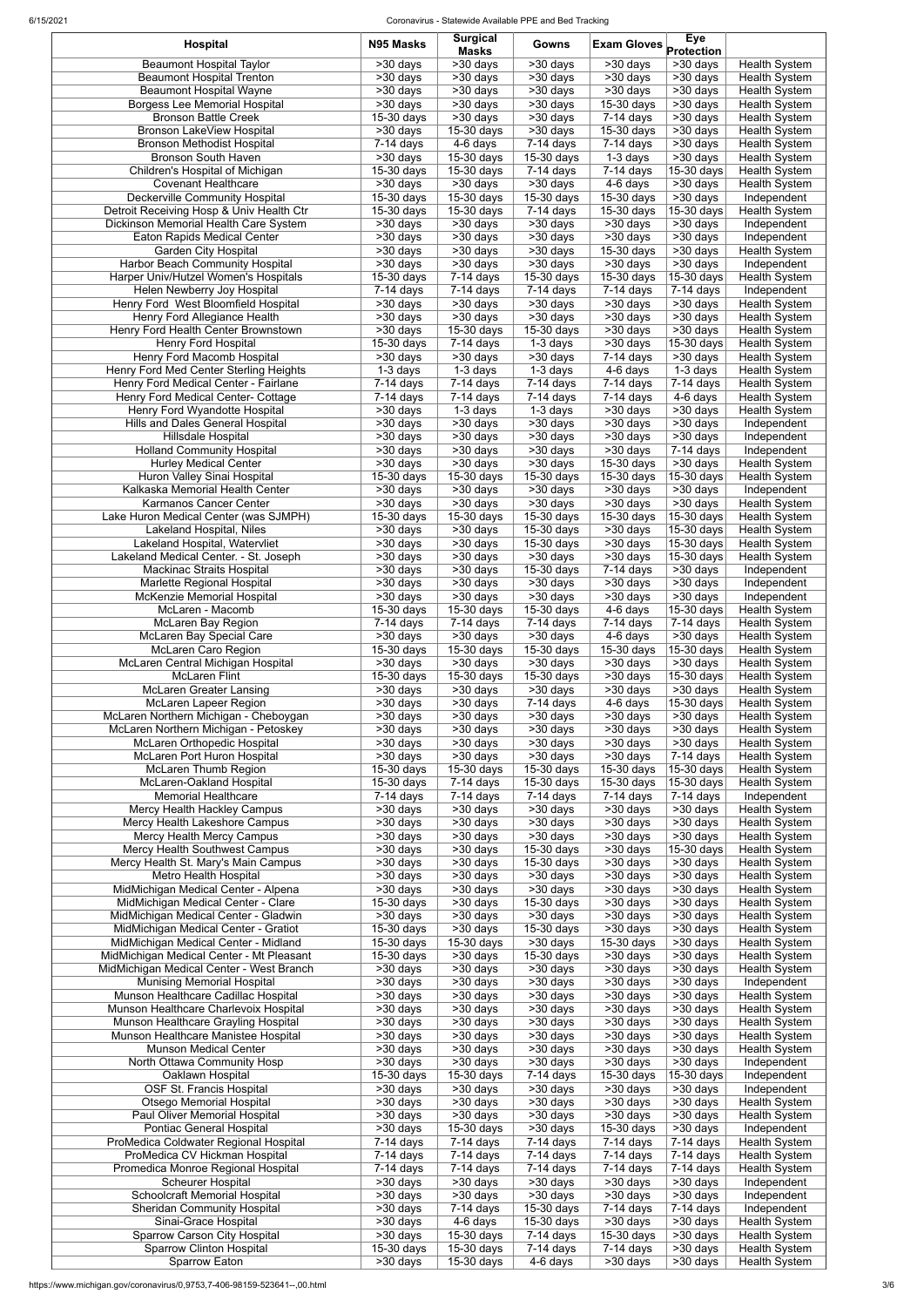#### 6/15/2021 Coronavirus - Statewide Available PPE and Bed Tracking

| <b>Hospital</b>                          | N95 Masks   | <b>Surgical</b><br><b>Masks</b> | <b>Gowns</b>          | <b>Exam Gloves</b> | <b>Eye</b><br>Protection |                      |
|------------------------------------------|-------------|---------------------------------|-----------------------|--------------------|--------------------------|----------------------|
| Sparrow Hospital                         | $>30$ days  | $\overline{>30}$ days           | >30 days              | $>30$ days         | >30 days                 | Health System        |
| Sparrow Ionia Hospital                   | $7-14$ days | $\overline{15}$ -30 days        | $7-14$ days           | $15-30$ days       | $\overline{>30}$ days    | <b>Health System</b> |
| <b>Sparrow Specialty Hospital</b>        | >30 days    | >30 days                        | >30 days              | >30 days           | $>30$ days               | Health System        |
| Spectrum Health - Big Rapids Hospital    | >30 days    | >30 days                        | >30 days              | >30 days           | $>30$ days               | <b>Health System</b> |
| Spectrum Health - Blodgett Hospital      | >30 days    | >30 days                        | $>30$ days            | >30 days           | >30 days                 | Health System        |
| Spectrum Health - Butterworth Hospital   | >30 days    | >30 days                        | >30 days              | >30 days           | $>30$ days               | Health System        |
| Spectrum Health - Ludington Hospital     | >30 days    | >30 days                        | >30 days              | >30 days           | $>30$ days               | <b>Health System</b> |
| Spectrum Health - Pennock Hospital       | >30 days    | $>30$ days                      | $>30$ days            | >30 days           | >30 days                 | Health System        |
| Spectrum Health - Reed City Hospital     | >30 days    | >30 days                        | $>30$ days            | >30 days           | $>30$ days               | <b>Health System</b> |
| Spectrum Health Gerber Memorial          | >30 days    | >30 days                        | >30 days              | >30 days           | $>30$ days               | Health System        |
| Spectrum Health Kelsey Hospital          | >30 days    | >30 days                        | $>30$ days            | >30 days           | >30 days                 | Health System        |
| Spectrum Health United Hospital          | >30 days    | >30 days                        | >30 days              | >30 days           | $\overline{>30}$ days    | Health System        |
| Spectrum Health Zeeland Hospital         | >30 days    | >30 days                        | >30 days              | >30 days           | >30 days                 | Health System        |
| Spectrum Helen DeVos Children's Hospital | >30 days    | >30 days                        | >30 days              | $>30$ days         | $\overline{>30}$ days    | <b>Health System</b> |
| St. Joseph Mercy Brighton                | >30 days    | >30 days                        | >30 days              | >30 days           | $>30$ days               | <b>Health System</b> |
| St. Joseph Mercy Chelsea                 | >30 days    | $>30$ days                      | >30 days              | >30 days           | >30 days                 | Health System        |
| St. Joseph Mercy Hospital                | >30 days    | $\overline{>30}$ days           | $7-14$ days           | 4-6 days           | $>30$ days               | Health System        |
| St. Joseph Mercy Livingston Hospital     | >30 days    | >30 days                        | >30 days              | >30 days           | >30 days                 | <b>Health System</b> |
| St. Joseph Mercy Oakland                 | >30 days    | >30 days                        | >30 days              | >30 days           | >30 days                 | Health System        |
| St. Mary Mercy Hospital                  | >30 days    | $15-30$ days                    | 15-30 days            | >30 days           | $15-30$ days             | Health System        |
| St.John Medical Center - Macomb Township | 4-6 days    | $7-14$ days                     | $7-14$ days           | $7-14$ days        | $7-14$ days              | Health System        |
| Straith Hospital                         | >30 days    | $>30$ days                      | $>30$ days            | >30 days           | $>30$ days               | Independent          |
| <b>Sturgis Hospital</b>                  | >30 days    | >30 days                        | $\overline{>30}$ days | >30 days           | $\overline{>30}$ days    | Independent          |
| <b>Three Rivers Health</b>               | >30 days    | >30 days                        | >30 days              | >30 days           | >30 days                 | Independent          |
| University of MI Hospitals & Health Ctr  | >30 days    | >30 days                        | >30 days              | $>30$ days         | $>30$ days               | <b>Health System</b> |
| UP Health System - Marquette             | $>30$ days  | $\overline{>}30$ days           | $>30$ days            | 15-30 days         | $\overline{>30}$ days    | <b>Health System</b> |
| UP Health System - Portage               | >30 days    | >30 days                        | >30 days              | >30 days           | $>30$ days               | Health System        |
| UP Health System-Bell                    | >30 days    | >30 days                        | >30 days              | >30 days           | $>30$ days               | <b>Health System</b> |
| War Memorial Hospital                    | >30 days    | >30 days                        | >30 days              | $>30$ days         | >30 days                 | Independent          |

## **Patient Census as of 6/14/2021**

|                                                 | COVID-19        | COVID-19               | <b>Bed</b>     |
|-------------------------------------------------|-----------------|------------------------|----------------|
| Hospital                                        | <b>Patients</b> | <b>Patients in ICU</b> | Occupancy<br>% |
| Allegan General Hospital                        | 0               | 0                      | 24%            |
| <b>Ascension Borgess Hospital</b>               | 5               | 0                      | 85%            |
| <b>Ascension Borgess-Pipp Hospital</b>          | 0               | 0                      | 47%            |
| <b>Ascension Genesys Hospital</b>               | 6               | 3                      | 85%            |
| Ascension Macomb Oakland Madison Heights        |                 |                        | 41%            |
|                                                 | 4               | 0                      |                |
| Ascension Macomb Oakland Warren                 | 4               | 2                      | 77%            |
| Ascension Providence Hospital Novi              | 1               | 0                      | 91%            |
| <b>Ascension Providence Hospital Southfield</b> | 6               | 5                      | 83%            |
| <b>Ascension Providence Rochester</b>           | 1               | 0                      | 45%            |
| <b>Ascension River District Hospital</b>        | 3               | $\overline{2}$         | 60%            |
| Ascension St. John Hospital                     | $\overline{12}$ | $\overline{2}$         | 85%            |
| Ascension St. Joseph Hospital                   | 1               | 1                      | 31%            |
| Ascension St. Mary's Hospital                   | 6               | 0                      | 78%            |
| <b>Ascension Standish Hospital</b>              | 1               | 1                      | 100%           |
| <b>Aspirus Iron River Hospital</b>              | 0               | 0                      | 26%            |
| Aspirus Ironwood Hospital                       | 0               | 0                      | 25%            |
| Aspirus Keweenaw Hospital                       | 0               | 0                      | 26%            |
| Aspirus Ontonagon Hospital                      | 0               | 0                      | 10%            |
| <b>Baraga County Memorial Hospital</b>          | 0               | 0                      | 33%            |
| <b>Beaumont Farmington Hills</b>                | 8               | $\overline{2}$         | 79%            |
| Beaumont Hospital - Royal Oak                   | 16              | 0                      | 80%            |
| <b>Beaumont Hospital - Troy</b>                 | 9               | 1                      | 89%            |
| <b>Beaumont Hospital Dearborn</b>               | 15              | $\overline{2}$         | 84%            |
| <b>Beaumont Hospital Grosse Pointe</b>          | 6               | 1                      | 75%            |
| <b>Beaumont Hospital Taylor</b>                 | $\overline{7}$  | 0                      | 67%            |
| <b>Beaumont Hospital Trenton</b>                | $\overline{2}$  | 1                      | 74%            |
|                                                 |                 |                        |                |
| <b>Beaumont Hospital Wayne</b>                  | 6               | $\overline{2}$         | 84%            |
| <b>Borgess Lee Memorial Hospital</b>            | 1               | 0                      | 32%            |
| <b>Bronson Battle Creek</b>                     | 5               | 0                      | 82%            |
| <b>Bronson LakeView Hospital</b>                | $\overline{2}$  | 0                      | 69%            |
| <b>Bronson Methodist Hospital</b>               | 16              | $\overline{2}$         | 83%            |
| <b>Bronson South Haven</b>                      | $\mathbf 0$     | 0                      | 100%           |
| Children's Hospital of Michigan                 | 6               | 0                      | 79%            |
| <b>Covenant Healthcare</b>                      | 14              | 3                      | 91%            |
| <b>Deckerville Community Hospital</b>           | 0               | 0                      | 0%             |
| Detroit Receiving Hosp & Univ Health Ctr        | 13              | 4                      | 98%            |
| Dickinson Memorial Health Care System           | 0               | 0                      | 41%            |
| <b>Eaton Rapids Medical Center</b>              | 0               | 0                      | 25%            |
| <b>Garden City Hospital</b>                     | 4               | 1                      | 73%            |
| Harbor Beach Community Hospital                 | $\mathbf 0$     | 0                      | 13%            |
| Harper Univ/Hutzel Women's Hospitals            | 11              | 6                      | 91%            |
| Helen Newberry Joy Hospital                     | 0               | 0                      | 21%            |
| <b>Henry Ford Allegiance Health</b>             | $\overline{5}$  | $\overline{3}$         | 68%            |
| <b>Henry Ford Hospital</b>                      | 28              | 11                     | 80%            |
| Henry Ford Macomb Hospital                      | 12              | $\overline{2}$         | 95%            |
| Henry Ford West Bloomfield Hospital             | $\overline{2}$  | $\overline{0}$         | 70%            |
| Henry Ford Wyandotte Hospital                   | 8               | 1                      | 79%            |
| Hills and Dales General Hospital                | 0               | 0                      | 23%            |
| Hillsdale Hospital                              | 0               | 0                      | 25%            |
| <b>Holland Community Hospital</b>               | 4               | 1                      | 55%            |
|                                                 |                 |                        | 99%            |
| <b>Hurley Medical Center</b>                    | 10<br>1         | 3                      |                |
| Huron Valley Sinai Hospital                     |                 | 1                      | 39%            |
| Kalkaska Memorial Health Center                 | 0               | 0                      | 38%            |
| Karmanos Cancer Center                          | 1               | 0                      | 76%            |
| Lake Huron Medical Center (was SJMPH)           | 0               | 0                      | 50%            |
| Lakeland Hospital, Niles                        | 0               | 0                      | 87%            |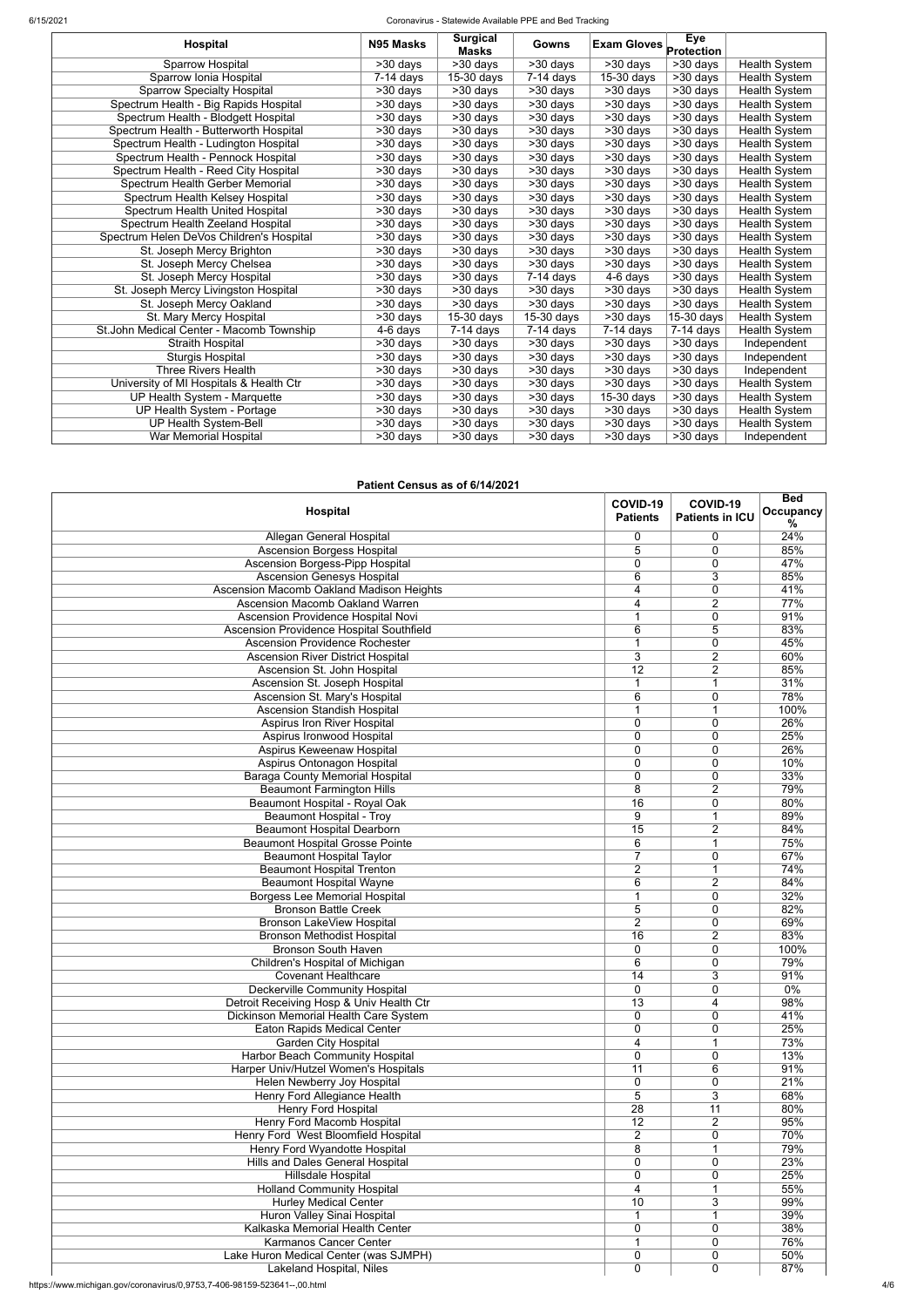| Hospital                                                                     | COVID-19<br><b>Patients</b>    | COVID-19<br><b>Patients in ICU</b> | <b>Bed</b><br>Occupancy<br>$\%$ |
|------------------------------------------------------------------------------|--------------------------------|------------------------------------|---------------------------------|
| Lakeland Hospital, Watervliet<br>Lakeland Medical Center. - St. Joseph       | 0<br>16                        | 0<br>4                             | 75%<br>76%                      |
| <b>Mackinac Straits Hospital</b>                                             | 0                              | 0                                  | 20%                             |
| Marlette Regional Hospital                                                   | 0                              | 0                                  | 16%                             |
| McKenzie Memorial Hospital<br>McLaren - Macomb                               | 0<br>$\overline{3}$            | 0<br>$\overline{2}$                | 8%<br>90%                       |
| <b>McLaren Bay Region</b>                                                    | 3                              | 1                                  | 71%                             |
| McLaren Bay Special Care                                                     | $\mathbf 0$                    | 0                                  | 48%                             |
| <b>McLaren Caro Region</b>                                                   | 0                              | 0                                  | $0\%$                           |
| McLaren Central Michigan Hospital<br><b>McLaren Flint</b>                    | 1<br>6                         | 1<br>1                             | 49%<br>99%                      |
| <b>McLaren Greater Lansing</b>                                               | $\overline{9}$                 | 0                                  | 96%                             |
| McLaren Lapeer Region                                                        | 3                              | $\overline{2}$                     | 44%                             |
| McLaren Northern Michigan - Petoskey                                         | 2                              | $\overline{2}$                     | 53%                             |
| McLaren Orthopedic Hospital<br>McLaren Port Huron Hospital                   | 0<br>2                         | 0<br>0                             | 83%<br>83%                      |
| McLaren Thumb Region                                                         | 0                              | 0                                  | 19%                             |
| McLaren-Oakland Hospital                                                     | $\overline{3}$                 | $\overline{3}$                     | 58%                             |
| <b>Memorial Healthcare</b>                                                   | 4                              | 3                                  | 41%                             |
| Mercy Health Hackley Campus                                                  | $\mathbf 0$                    | 0                                  | $0\%$                           |
| Mercy Health Lakeshore Campus<br>Mercy Health Mercy Campus                   | $\mathbf 0$<br>12              | 0<br>6                             | 20%<br>77%                      |
| Mercy Health St. Mary's Main Campus                                          | 9                              | 6                                  | 76%                             |
| <b>Metro Health Hospital</b>                                                 | $\overline{8}$                 | 1                                  | 65%                             |
| MidMichigan Medical Center - Alpena                                          | 1                              | 0                                  | 31%                             |
| MidMichigan Medical Center - Clare<br>MidMichigan Medical Center - Gladwin   | 0<br>$\overline{2}$            | 0<br>0                             | 16%<br>32%                      |
| MidMichigan Medical Center - Gratiot                                         | $\overline{2}$                 | 0                                  | 61%                             |
| MidMichigan Medical Center - Midland                                         | 4                              | 2                                  | 78%                             |
| MidMichigan Medical Center - West Branch                                     | 1                              | 0                                  | 17%                             |
| <b>Munising Memorial Hospital</b>                                            | $\mathbf 0$                    | 0                                  | 55%                             |
| Munson Healthcare Cadillac Hospital<br>Munson Healthcare Charlevoix Hospital | 4<br>0                         | 1<br>0                             | 69%<br>24%                      |
| Munson Healthcare Grayling Hospital                                          | 0                              | 0                                  | 32%                             |
| Munson Healthcare Manistee Hospital                                          | 0                              | 0                                  | 21%                             |
| <b>Munson Medical Center</b>                                                 | $\overline{7}$                 | 5                                  | 75%                             |
| North Ottawa Community Hosp<br>Oaklawn Hospital                              | 0<br>$\overline{2}$            | 0<br>1                             | 34%<br>76%                      |
| OSF St. Francis Hospital                                                     | $\overline{2}$                 | 1                                  | 34%                             |
| <b>Otsego Memorial Hospital</b>                                              | 1                              | 1                                  | 49%                             |
| <b>Paul Oliver Memorial Hospital</b>                                         | $\mathbf 0$                    | 0                                  | $0\%$                           |
| Pontiac General Hospital<br>ProMedica Coldwater Regional Hospital            | 0<br>0                         | 0<br>0                             | 44%<br>23%                      |
| ProMedica CV Hickman Hospital                                                | $\overline{2}$                 | 1                                  | 60%                             |
| Promedica Monroe Regional Hospital                                           | 1                              | 0                                  | 30%                             |
| <b>Scheurer Hospital</b>                                                     | 0                              | 0                                  | 26%                             |
| Schoolcraft Memorial Hospital<br><b>Sheridan Community Hospital</b>          | 0<br>$\overline{2}$            | 0<br>0                             | 58%<br>50%                      |
| Sinai-Grace Hospital                                                         | 12                             | $\overline{2}$                     | 73%                             |
| <b>Sparrow Carson City Hospital</b>                                          | $\mathbf 0$                    | 0                                  | 33%                             |
| <b>Sparrow Clinton Hospital</b>                                              | $\mathbf 0$                    | 0                                  | 39%                             |
| <b>Sparrow Eaton</b>                                                         | 0                              | 0                                  | 75%                             |
| <b>Sparrow Hospital</b><br>Sparrow Ionia Hospital                            | $\overline{22}$<br>$\mathbf 0$ | $\overline{2}$<br>0                | 95%<br>65%                      |
| Spectrum Health - Big Rapids Hospital                                        | $\overline{2}$                 | 1                                  | 56%                             |
| Spectrum Health - Blodgett Hospital                                          | $\overline{13}$                | 4                                  | 84%                             |
| Spectrum Health - Butterworth Hospital                                       | 29                             | 11                                 | 90%                             |
| Spectrum Health - Ludington Hospital<br>Spectrum Health - Pennock Hospital   | 0<br>$\mathbf 0$               | 0<br>0                             | 48%<br>64%                      |
| Spectrum Health - Reed City Hospital                                         | 0                              | 0                                  | 0%                              |
| Spectrum Health Gerber Memorial                                              | 2                              | 0                                  | 36%                             |
| <b>Spectrum Health United Hospital</b>                                       | 4                              | 0                                  | 70%                             |
| Spectrum Health Zeeland Hospital<br>Spectrum Helen DeVos Children's Hospital | 3<br>$\overline{2}$            | 0<br>0                             | 25%<br>70%                      |
| St. Joseph Mercy Chelsea                                                     | $\overline{0}$                 | 0                                  | 77%                             |
| St. Joseph Mercy Hospital                                                    | $\overline{7}$                 | $\overline{2}$                     | 98%                             |
| St. Joseph Mercy Livingston Hospital                                         | 1                              | 0                                  | 100%                            |
| St. Joseph Mercy Oakland                                                     | 4                              | 1                                  | 71%                             |
| St. Mary Mercy Hospital<br><b>Straith Hospital</b>                           | 6<br>0                         | 1<br>0                             | 84%<br>8%                       |
| <b>Sturgis Hospital</b>                                                      | 0                              | 0                                  | 80%                             |
| Three Rivers Health                                                          | 0                              | 0                                  | 36%                             |
| University of MI Hospitals & Health Ctr                                      | $\overline{37}$                | $\overline{16}$                    | 90%                             |
| UP Health System - Marquette<br>UP Health System - Portage                   | 3<br>$\pmb{0}$                 | $\overline{c}$<br>0                | 69%<br>39%                      |
| <b>UP Health System-Bell</b>                                                 | $\pmb{0}$                      | 0                                  | 36%                             |
| War Memorial Hospital                                                        | $\mathbf 0$                    | 0                                  | 53%                             |
| <b>Grand Total</b>                                                           | 521                            | 149                                | 75%                             |

**Bed Occupancy** - The percentage of staffed inpatient beds occupied by any patient regardless of COVID-19 status. This includes surge or overflow beds.**Data Dictionary:[Tableau Dashboard of Health System/Hospital Data](https://public.tableau.com/profile/mhapublic#!/vizhome/COVIDPublicDashboard/PleaseRead)**The data reflects the status in short term acute care community hospitals 24 hours prior to the time that the data was posted to this website.**General Information:** This information has been compiled by the Michigan Health & Hospital Association (MHA) on behalf of the Michigan Department of Health & Human Services (MDHHS). The data is from the state of Michigan's EMResource data system. Hospitals are required to enter data into EMResource.

**PPE Days on Hand** - This is based on a number of factors including the amount of PPE, the number of COVID-19 patients, beds, industry standard usage and conservation techniques.

**COVID-19 Patients** - Confirmed positive patients, as well as patients who are suspected of having COVID-19. This includes COVID-19 patients in the ICU.